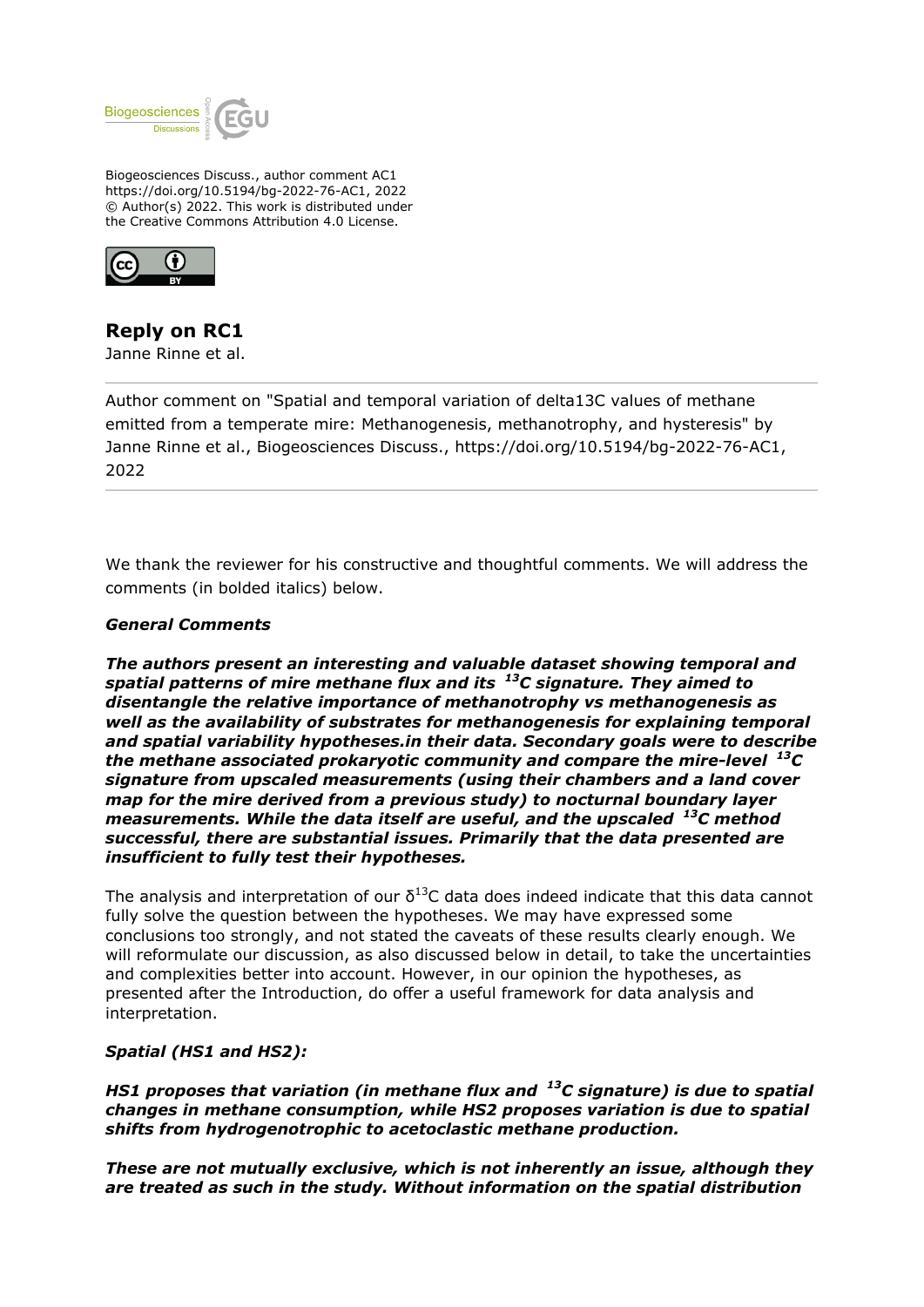### *of methanotrophs or the respective groups of methanogens (or their substrates) or well-constrained values for the expected <sup>13</sup>C signatures from individual processes, any conclusions on their relative contribution to the data is conjecture.*

As the reviewer states, the two hypotheses on spatial variation are not mutually exclusive and they are not intended to be such, as is implied e.g. by the discussion of behavior of the data from chamber 3. However, their purpose is to act as useful simplifications to help analyzing and interpretation of the data. We agree that the presentation of the hypotheses should stress the non-exclusitivity better, and we will modify the revised manuscript to include a case where either of the two processes of HS1 and HS2 dominates. Following this "zero-hypothesis", no systematic relation between  $\delta^{13}$ C and methane emission rate would be found. We will also re-title the "hypotheses" chapter as "Hypothetical framework", and in general make the role of the presented hypotheses as simplifications to aid data interpretation clearer.

We do not agree that all conclusions on the contribution of certain processes to the variation in  $\delta^{13}$ C and methane emission rate (F<sub>CH4</sub>) are just conjecture, as the data goes some way into refuting some hypotheses. What we state is that the observation of positive correlation between  $\delta^{13}$ C and F<sub>CH4</sub> does show that it is unlikely that methanotrophy would be the dominant cause of the spatial variation in  $F<sub>CH4</sub>$ .

# *Temporal (HT1 – HT3)*

*HT1 states that temporal variation (in methane flux and <sup>13</sup>C signature) is driven by temperature. HT2 proposes temporal shifts from hydrogenotrophic to acetoclastic methane production. HT3 wisely combines them and proposes there will be a time lag between temperature and production of substrate (presumably of acetate) in the ecosystem that produces a hysteretic out and back arc in the data.*

*The presence of HT3 resolves the issue of exclusivity there, however the issue of being able to ascribe 13C signature changes to changes in microbial processes without any constraining values or direct measurement of those processes remains. Additionally, although the evidence from their data is evenly split between a temperature-driven response (see point clouds in Figure 9) and a response indicative of hysteresis, they conclude that HT3 is supported.*

Also here, as in temporal hypotheses, the different hypotheses are simplifications designed to aid the analysis and interpretation of the data. It is true that we do not have data on temporal development of the microbial communities. As this would have required larger resources this is out of the scope of this study. The central aim of this study is to analyze the spatial and temporal variations of  $\delta^{13}$ C and CH<sub>4</sub> emission rate, to find out which hypotheses they may refute or corroborate.

The chambers from which no hysteretic behavior of  $\delta^{13}$ C-F<sub>CH4</sub> relation is observed are those with low methane emission. Thus, the random uncertainty of the measurements leads to a larger relative noise in the data, which can mask any relatively hysteretic behavior in these chambers. Therefore, we conclude that the hysteretic behavior is evident in the high-flux locations which dominate the mire-scale  $CH<sub>4</sub>$  emission, and its  $\delta^{13}$ C value. We will add the above interpretation to the revised manuscript.

We agree that with our data we cannot distinguish e.g. possible shifts between hydrogenotrophic and acetoclastic methanogenesis on one hand and changes in the energetics of hydrogenotrophic methanotrophy on the other hand. Thus, we will modify the revised manuscript to make the terminology clearer.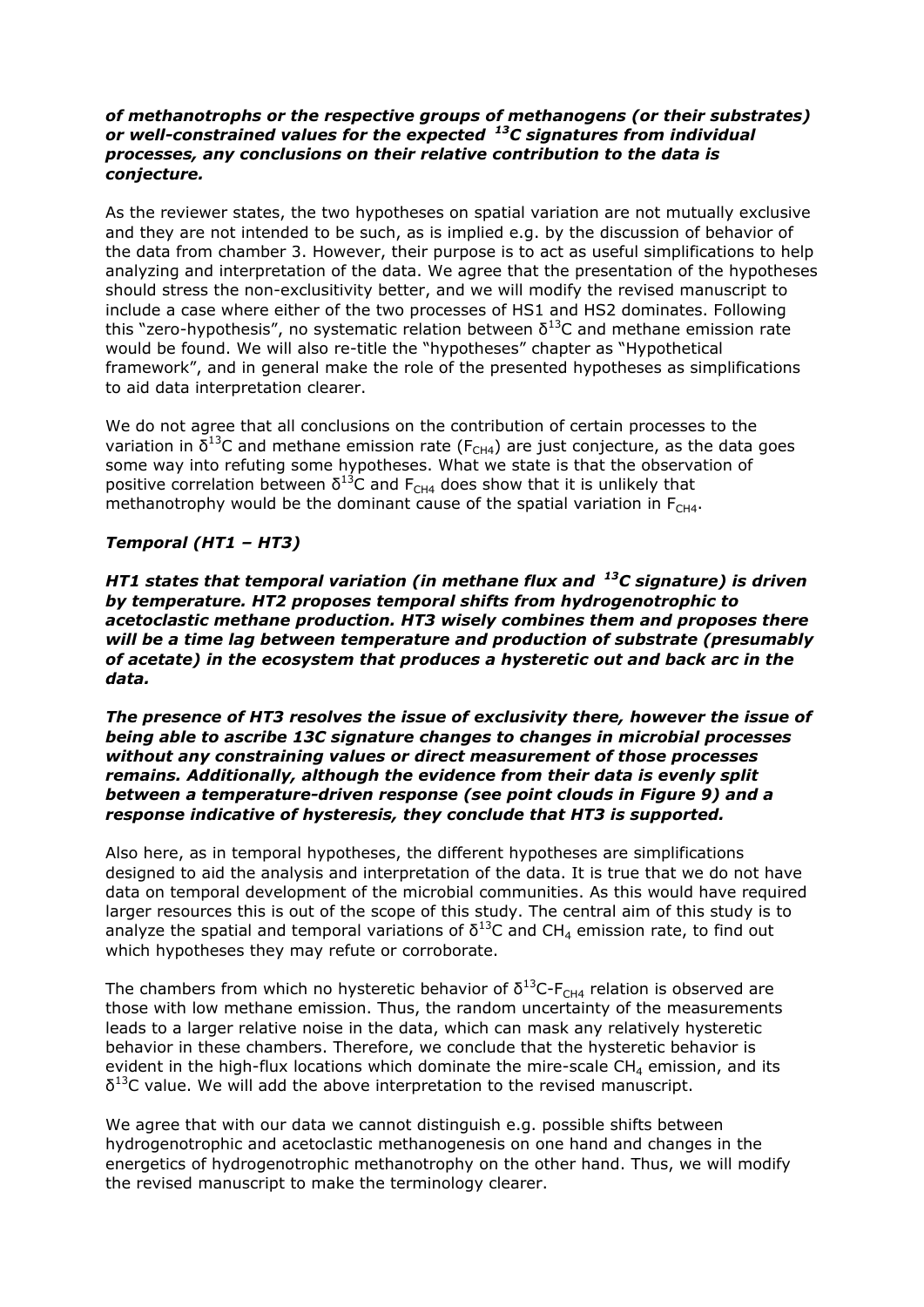*While the dataset is strong, its strength is mainly in describing spatial and temporal variation in methane flux and signature. If data are available from the site on the <sup>13</sup>C signature of soil C, this might be enough to draw conclusions on microbial processes based on assumptions regarding fractionation rates. Otherwise, the framing of the study should shift to focus on its strengths; I can imagine an analysis of hotspots and hot moments, and/or the relationship between fluxes, vegetative cover, and water depth.*

This description of spatial and temporal variation of  $\delta^{13}$ C and its covariation with CH<sub>4</sub> emission rate are the central themes of this study. The different hypotheses, presented in the beginning, are to be treated as useful simplifications to be used as framework for data interpretation. We will emphasis this on the revised version of the manuscript.

We choose to present the hypotheses right after the introduction as separate chapter, as they influence not only interpretation of the data, but also analysis. The other option would be to present a more vague hypotheses in the end of the introduction, with more detail (incl. Figures) in the Discussion.

We are not sure what exactly you mean with "hotspots" and "hot moments". If they are to mean times and locations with considerably higher emission rate that in the near-by spatio-temporal environment, we do not really observe such events or locations (see Figures S1 and S2). What we observe is more like a continuum, with gradual changes overlaid by some variation.

We feel that an analysis of  $CH<sub>4</sub>$  emission rates in relation with vegetation cover and water depth would not be very novel as it has been conducted in many previous studies. Also, this data set has rather limited spatial coverage (six chambers) due to the instrumental requirement of isotope Keeling-plot approach that leads to 30 min chamber closure time.

#### *Specific comments:*

*Additionally, there are a few issues that are reducing the clarity of the authors' message. One is the use of the phrase "trophic status", which is used in the manuscript to indicate both seasonal build-up of plant-derived carbon as well as the metabolic pathway of methanogenic archaea. Neither of these is likely the default interpretation that readers will be using when they first encounter the phrase. Distinct phrases should be used (and explained on first use) for these two phenomena and the link between them should be made explicit.* 

We agree that the terminology here is somewhat confusing. We used the term "trophic status" in the same as in Hornibrook and Bowes, 2007 and Hornibrook 2009 (both cited in the manuscript). We imply that the trophic status  $($  = quality and quantity of available substrates) has an effect on the metabolic pathway. Furthermore, we discussed in places exclusively on shifts between acetoclastic hydrogenotrophic methanogenesis but did not mention the changes in energetics of the hydrogenotrophic methanogenesis, which can facilitate similar relations. "Substrate availability", both in quantity and quality (acetate vs  $CO<sub>2</sub>/H<sub>2</sub>$ ), may be a better term than "trophic status" or "trophic level" in our analysis. Thus, we will revise the terminology and discussion, for them to be more exact.

## *Another issue is the description of the Keeling plot method, which currently leaves the reader to put together that the mixing ratio is based on the up-scaled land cover values, unless my interpretation is widely off-base (see L168 & 219). Please clarify this.*

The Keeling-plot method itself does not need up-scaled land cover values. In the Keeling plot method, the best fit line between d13C and inverse of the CH4 mixing ratio (Χ) is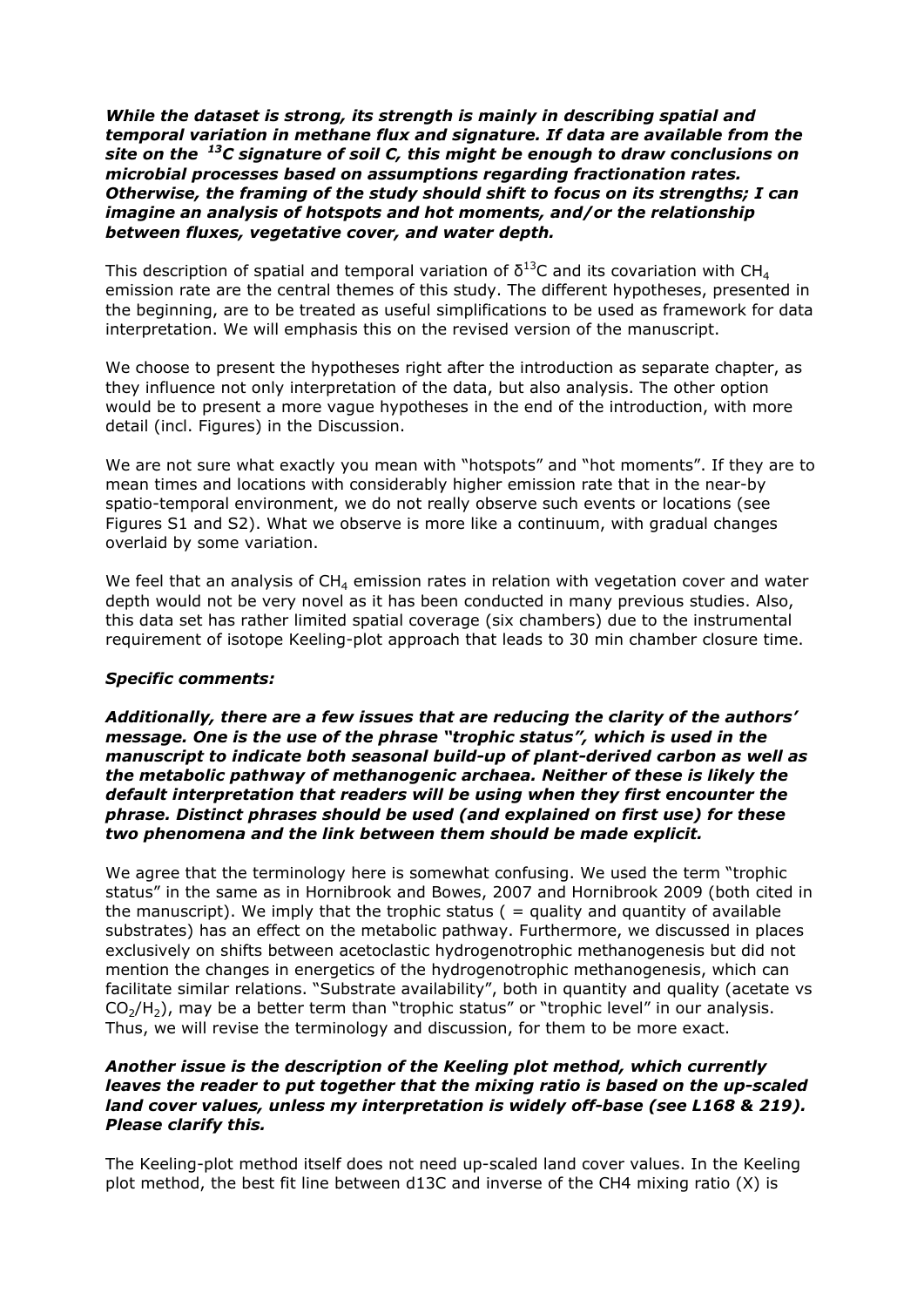extrapolated to 1/Χ=0, as explained in the manuscript (lines 190-198). This is done separately for each chamber closure in chamber approach, and for each night in the nocturnal boundary-layer approach.

The land cover values are used in upscaling the chamber  $\delta^{13}$ C values (Eq. 2) to represent the whole mire, and for comparison with NBL-A method.

## *Finally, the formatting for different taxonomic levels is none-standard and inconsistent throughout the manuscript.*

We are not sure what the reviewer means by his comment. Is it that we need to italicize all the taxonomic levels or only the genus level and below?

#### *Technical corrections:*

## *66 Replace "mires' with "wetlands", as this statement applies to all wetlands ecosystems, rather than mires specifically*

Yes, this is a good suggestion as it makes the sentence more general.

#### *71 This implies the phase-change fractionation leads to biological (or kinetic) fraction, which is not true. It would be more accurate to describe biotic and abiotic fraction processes as just that, two separate chemical phenomena*

Maybe this sentence is not exact enough. We did not refer to phase-changes here. We will reformulate the sentence.

#### *74 Introduce the reader to what makes a mire ecosystem distinct from other wetland types here*

In short, mires are wetlands with active peat formations. This definition of mires will added to the text.

#### *93 Alternative to what?*

Alternative to each other.

#### *175 Is this plot within the chamber itself or around the chamber?*

With plot we mean the surface inside the chamber itself.

#### *189 Define RMSE*

Yes, this will be defined.

#### *207-214 unit formatting, "spectrometer"*

Thank you for noticing this. These will be corrected.

## *239 Totally fine to use gDNA as shorthand for "genomic DNA", but it should be defined on first use.*

Yes, this will be defined.

## *268 Spatial and temporal fluxes/signatures as well? This is unclear because of the lack of a separate statistical analysis section*